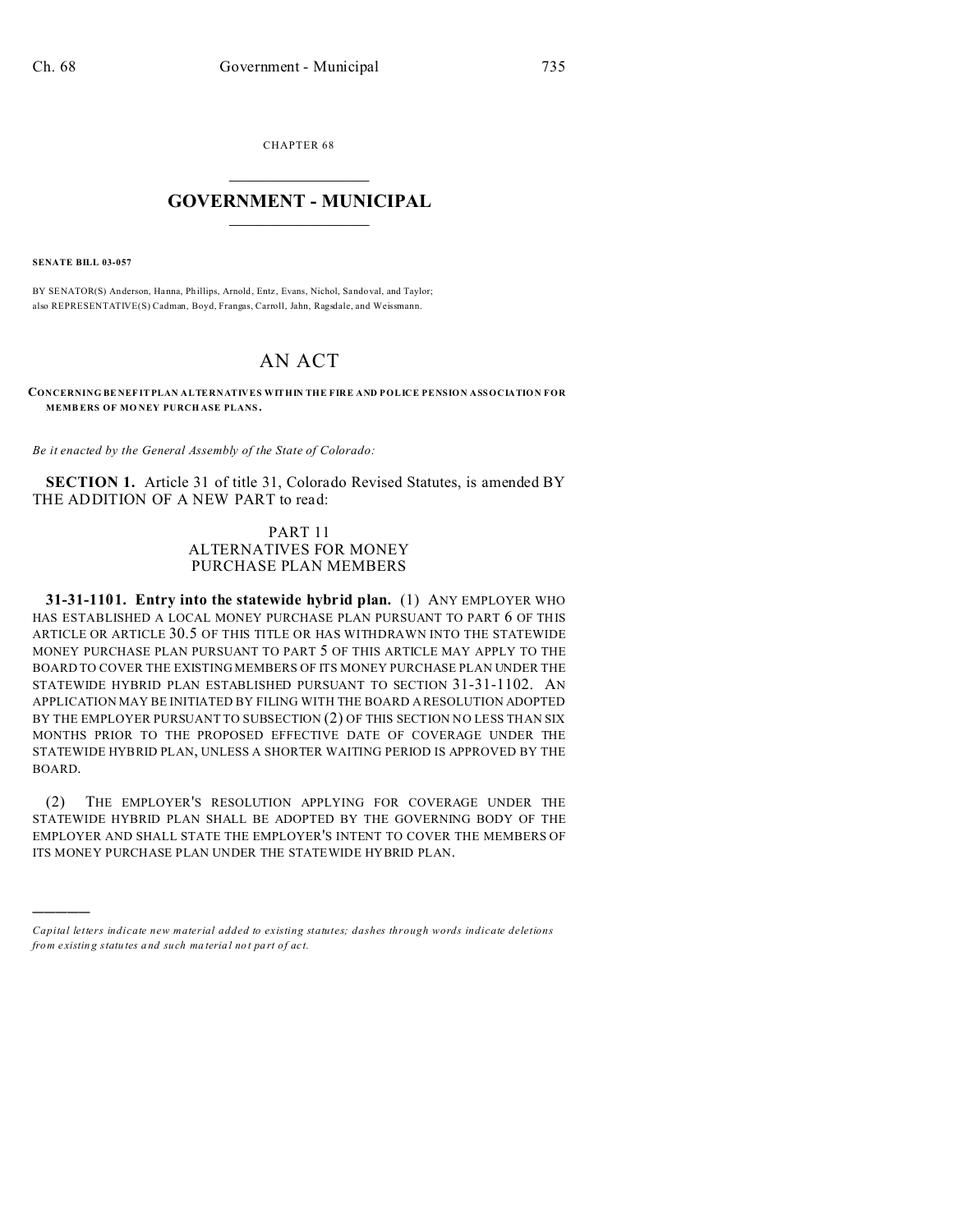(3) ANY APPLICATION FOR COVERAGE UNDER THE STATEWIDE HYBRID PLAN SHALL BE APPROVED BY AT LEAST SIXTY-FIVE PERCENT OF ALL ACTIVE MEMBERS EMPLOYED BY THE EMPLOYER WHO ARE PARTICIPATING IN THE MONEY PURCHASE PLAN AT THE TIME OF THE APPLICATION.

(4) THE BOARD SHALL PROMULGATE RULES RELATING TO STANDARDS FOR DISCLOSURE OF ALL RAMIFICATIONS AND PROCEDURES FOR OBTAINING MEMBER APPROVAL PURSUANT TO SUBSECTION (3) OF THIS SECTION. THE BOARD SHALL ALSO PROMULGATE RULES RELATING TO STANDARDS FOR GRANTING AN EMPLOYER'S APPLICATION FOR PARTICIPATION IN THE STATEWIDE HYBRID PLAN AND FOR THE SUBMISSION OF INFORMATION TO THE BOARD BY THE EMPLOYER. SUCH RULES SHALL CONTAIN A PROVISION SPECIFYING THAT AN EMPLOYER THAT OPTS TO PARTICIPATE IN THE STATEWIDE HYBRID PLAN SHALL NOT BE PERMITTED TO OPT OUT OF SUCH PLAN AT ANY LATER DATE.

(5) AN APPLICATION FOR COVERAGE UNDER THE STATEWIDE HYBRID PLAN FILED BY AN EMPLOYER WHO ADMINISTERS A LOCAL MONEY PURCHASE PLAN SHALL INCLUDE THE EMPLOYER'S CERTIFICATION TO THE BOARD:

(a) THAT THE EMPLOYER'S LOCAL MONEY PURCHASE PLAN MEETS THE QUALIFICATION REQUIREMENTS OF SECTION 401 (a) OF THE FEDERAL "INTERNAL REVENUE CODE OF 1986", AS AMENDED, THAT ARE APPLICABLE TO GOVERNMENTAL PLANS;

(b) THAT IN CONNECTION WITH THE EMPLOYER'S RESOLUTION PURSUANT TO SUBSECTION (2) OF THIS SECTION, THE EMPLOYER'S GOVERNING BODY HAS ADOPTED A RESOLUTION FOR COMPLETE OR PARTIAL TERMINATION OF THE LOCAL MONEY PURCHASE PLAN IN ACCORDANCE WITH THE TERMS OF THAT PLAN AND THAT:

(I) THE TERMINATION RESOLUTION DOES NOT ADVERSELY AFFECT THE QUALIFIED STATUS OF THE LOCAL MONEY PURCHASE PLAN; AND

(II) THE RIGHTS OF ALL PARTICIPANTS IN THE LOCAL MONEY PURCHASE PLAN WHO ARE AFFECTED BY THE TERMINATION OF THE LOCAL MONEY PURCHASE PLAN TO BENEFITS ACCRUED TO THE DATE OF TERMINATION ARE NONFORFEITABLE;

(c) THAT ALL ACTIVE FIRE AND POLICE PARTICIPANTS IN THE LOCAL MONEY PURCHASE PLAN WILL BECOME PARTICIPANTS IN THE STATEWIDE HYBRID PLAN;

(d) WHETHER THE EMPLOYER WILL TRANSFER OR CAUSE TO BE TRANSFERRED TO THE STATEWIDE HYBRID PLAN ALL ASSETS OF THE LOCAL MONEY PURCHASE PLAN THAT ARE ATTRIBUTABLE TO THE ACCRUED BENEFITS OF THE TRANSFERRED PARTICIPANTS, PURSUANT TO THE PROCEDURE ESTABLISHED BY THE BOARD;

(e) THAT ALL EMPLOYER AND EMPLOYEE CONTRIBUTIONS REQUIRED TO BE MADE TO THE LOCAL MONEY PURCHASE PLAN AS OF THE DATE OF TERMINATION HAVE BEEN PAID;

(f) THAT PARTICIPANTS IN THE LOCAL MONEY PURCHASE PLAN WILL NOT INCUR A REDUCTION IN THEIR ACCOUNT BALANCES IN THEIR LOCAL MONEY PURCHASE PLAN, DETERMINED AS OF THE DATE OF TRANSFER, AS A RESULT OF THEIR TRANSFER TO THE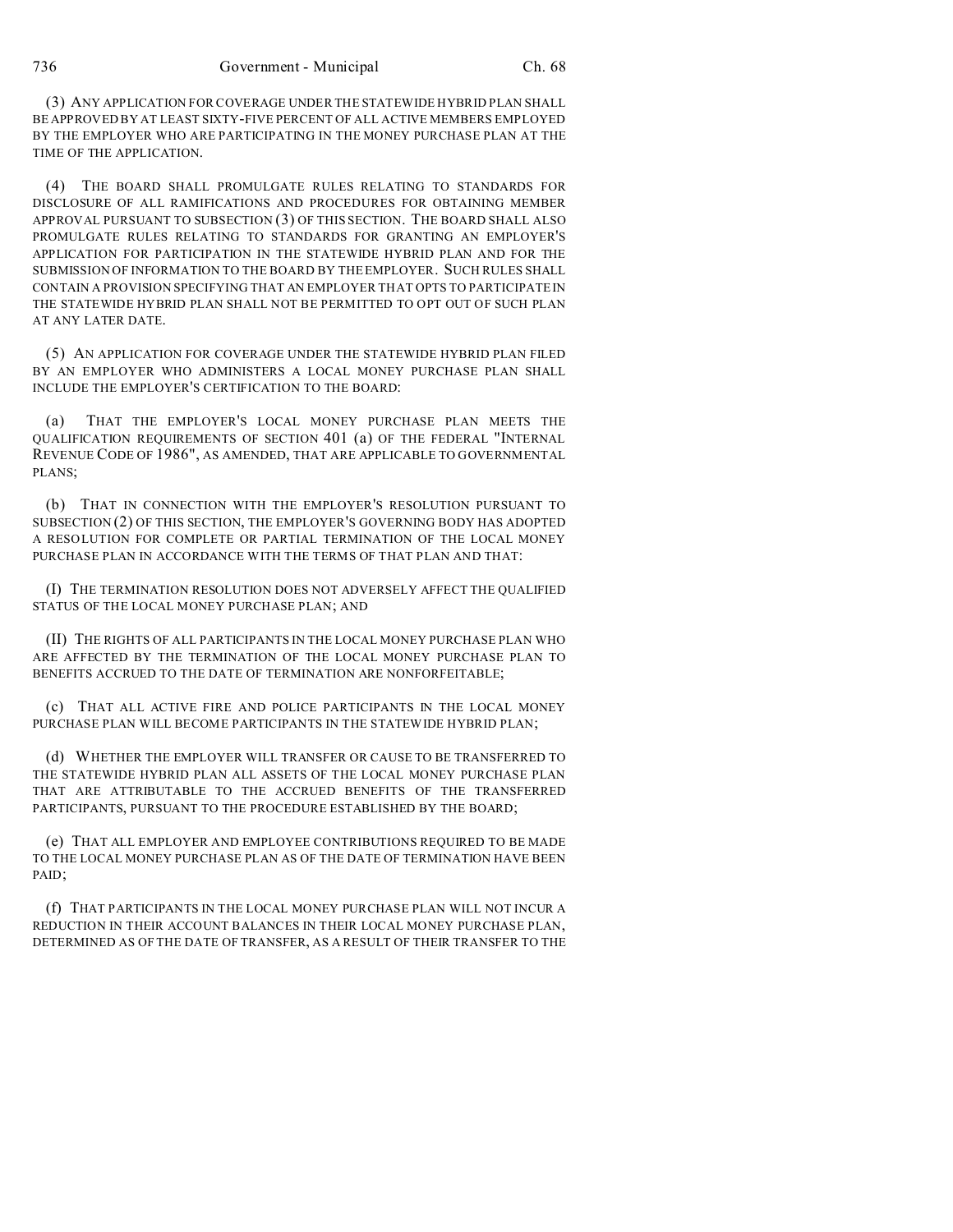STATEWIDE HYBRID PLAN. FOR VESTING PURPOSES WITH REGARD TO THE LOCAL MONEY PURCHASE PLAN ACCOUNT BALANCES, YEARS OF SERVICE IN THE LOCAL MONEY PURCHASE PLAN SHALL BE COMBINED WITH YEARS OF SERVICE IN THE STATEWIDE HYBRID PLAN. FOR VESTING PURPOSES WITH REGARD TO THE STATEWIDE HYBRID PLAN, YEARS OF SERVICE SHALL BE BASED UPON SERVICE CREDIT EITHER EARNED OR PURCHASED IN THE STATEWIDE HYBRID PLAN.

(g) THAT THE EMPLOYER AGREES TO PARTICIPATE IN THE STATEWIDE HYBRID PLAN AND TO BE BOUND BY THE TERMS OF THE PLAN AND THE DECISIONS AND ACTIONS OF THE BOARD WITH RESPECT TO THE PLAN.

(6) AN APPLICATION FOR COVERAGE UNDER THE STATEWIDE HYBRID PLAN FILED BY AN EMPLOYER WHO PARTICIPATES IN THE STATEWIDE MONEY PURCHASE PLAN SHALL INCLUDE THE EMPLOYER'S CERTIFICATION TO THE BOARD THAT:

(a) ALL ACTIVE FIRE AND POLICE PARTICIPANTS IN THE STATEWIDE MONEY PURCHASE PLAN WILL BECOME PARTICIPANTS IN THE STATEWIDE HYBRID PLAN;

(b) THE BOARD ISAUTHORIZED BY THE EMPLOYER TO TRANSFER TO THE STATEWIDE HYBRID PLAN ALL ASSETS OF THE STATEWIDE MONEY PURCHASE PLAN THAT ARE ATTRIBUTABLE TO THE ACCRUED BENEFITS OF THE TRANSFERRED PARTICIPANTS;

(c) ALL EMPLOYER AND EMPLOYEE CONTRIBUTIONS REQUIRED TO BE MADE TO THE STATEWIDE MONEY PURCHASE PLAN AS OF THE DATE OF TERMINATION HAVE BEEN PAID;

(d) PARTICIPANTS IN THE STATEWIDE MONEY PURCHASE PLAN WILL NOT INCUR A REDUCTION IN THEIR ACCOUNT BALANCES IN THE STATEWIDE MONEY PURCHASE PLAN, DETERMINED AS OF THE DATE OF TRANSFER, AS A RESULT OF THEIR TRANSFER TO THE STATEWIDE HYBRID PLAN. FOR VESTING PURPOSES WITH REGARD TO THE STATEWIDE MONEY PURCHASE PLAN ACCOUNT BALANCES, YEARS OF SERVICE IN THE STATEWIDE MONEY PURCHASE PLAN SHALL BE COMBINED WITH YEARS OF SERVICE IN THE STATEWIDE HYBRID PLAN. FOR VESTING PURPOSES WITH REGARD TO THE STATEWIDE HYBRID PLAN, YEARS OF SERVICE SHALL BE BASED UPON SERVICE CREDIT EITHER EARNED OR PURCHASED IN THE STATEWIDE HYBRID PLAN.

(e) THE EMPLOYER AGREES TO PARTICIPATE IN THE STATEWIDE HYBRID PLAN AND TO BE BOUND BY THE TERMS OF THE PLAN AND THE DECISIONS AND ACTIONS OF THE BOARD WITH RESPECT TO THE PLAN.

**31-31-1102. Statewide hybrid plan - creation - management.** (1) THE BOARD IS AUTHORIZED TO DEVELOP, MAINTAIN, AND AMEND A STATEWIDE HYBRID PLAN DOCUMENT THAT OFFERS A COMBINATION OF DEFINED BENEFIT AND DEFINED CONTRIBUTION BENEFITS AND THAT IS INTENDED TO COMPLY WITH THE QUALIFICATION REQUIREMENTS SPECIFIED IN SECTION 401 OF THE FEDERAL "INTERNAL REVENUE CODE OF 1986", AS AMENDED, THAT ARE APPLICABLE TO GOVERNMENTAL PLANS. THE PLAN SHALL COVER THE MEMBERS OF THOSE EMPLOYERS THAT HAVE ELECTED COVERAGE UNDER THE PLAN PURSUANT TO SECTION 31-31-1101.

(2) (a) THERE IS HEREBY CREATED THE FIRE AND POLICE MEMBERS' STATEWIDE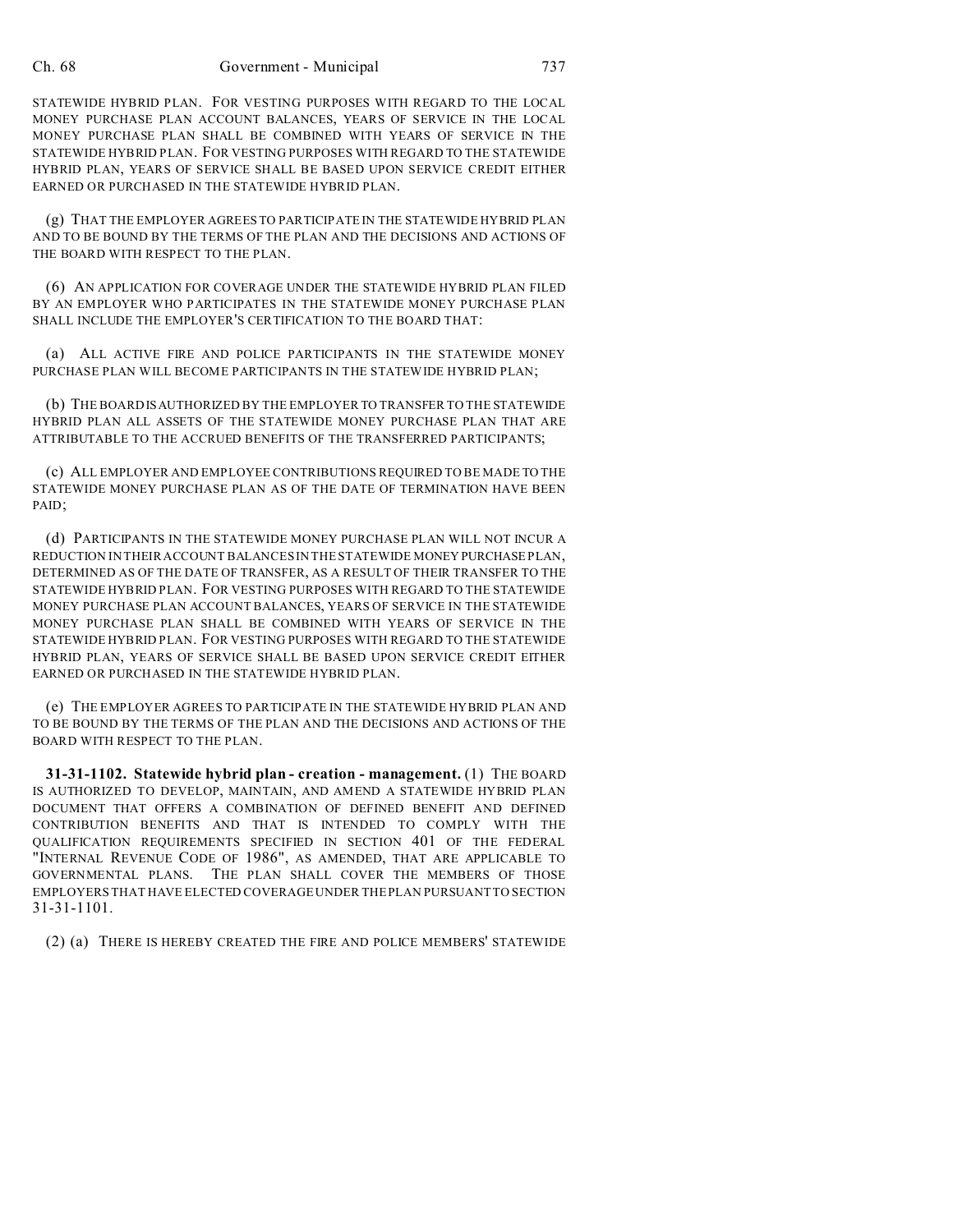738 Government - Municipal Ch. 68

HYBRID PLAN BENEFIT FUND THAT SHALL CONSIST OF MONEYS OF EMPLOYERS THAT HAVE ELECTED COVERAGE PURSUANT TO SECTION 31-31-1101, INCLUDING MEMBER AND EMPLOYER CONTRIBUTIONS AND SUCH AMOUNTS AS MAY BE TRANSFERRED PURSUANT TO SECTION 31-31-1101. THE BOARD SHALL KEEP AN ACCURATE ACCOUNT OF THE FUND, EACH MEMBER'S SEPARATE ACCOUNT IN THE FUND, AND EACH MEMBER'S SERVICE CREDIT EARNED UNDER THE STATEWIDE HYBRID PLAN. THE BOARD MAY ALLOW A MEMBER TO EXERCISE CONTROL OF THE INVESTMENT OF PART OF THE MEMBER'S ACCRUED BENEFIT UNDER THE PLAN. IN ALLOWING A MEMBER TO EXERCISE SUCH CONTROL, THE BOARD SHALL:

(I) SELECT AT LEAST THREE INVESTMENT ALTERNATIVES, EACH OF WHICH IS DIVERSIFIED IN ITSELF, THAT ALLOW THE MEMBER A BROAD RANGE OF INVESTMENTS AND A MEANINGFUL CHOICE BETWEEN RISK AND RETURN IN THE INVESTMENT OF THE MEMBER'S ACCRUED BENEFIT;

(II) ALLOW THE MEMBER TO CHANGE INVESTMENTS AT LEAST ONCE EACH CALENDAR QUARTER; AND

(III) PROVIDE THE MEMBER WITH INFORMATION DESCRIBING THE INVESTMENT ALTERNATIVES, THE NATURE, INVESTMENT PERFORMANCE, FEES, AND EXPENSES OF INVESTMENT ALTERNATIVES, AND OTHER INFORMATION TO ENABLE A MEMBER TO MAKE INFORMED INVESTMENT DECISIONS.

(b) THE STATEWIDE HYBRID PLAN DOCUMENT CREATED BY THE BOARD PURSUANT TO SUBSECTION (1) OF THIS SECTION SHALL GOVERN THE ACCRUAL OF SERVICE CREDIT, VESTING, THE BENEFITS TO BE OFFERED BASED ON AGE AND SERVICE, THE ALLOCATION OF CONTRIBUTIONS TOWARDS FUNDING THE DEFINED BENEFIT AND THE DEFINED CONTRIBUTION, THE CALCULATION AND ALLOCATION OF EARNINGS AND LOSSES UNDER THE VARIOUS INVESTMENT ALTERNATIVES WHICH THE BOARD MAY OFFER, THE TRANSFER OF ASSETS BETWEEN FUNDS UNDER EACH INVESTMENT ALTERNATIVE, THE ALLOCATION OF A MEMBER'S ACCOUNT BETWEEN INVESTMENT ALTERNATIVES, AND SUCH OTHER MATTERS AS MAY BE NECESSARY TO THE BOARD'S ADMINISTRATION AND MANAGEMENT OF THE STATEWIDE HYBRID PLAN BENEFIT FUND CREATED PURSUANT TO THIS SECTION.

(c) IN ITS ADMINISTRATION, INVESTMENT, AND MANAGEMENT OF THE DEFINED CONTRIBUTION ASSETS WITHIN THE STATEWIDE HYBRID PLAN BENEFIT FUND, THE BOARD SHALL BE SUBJECT TO THE SAME PROVISIONS APPLICABLE TO ITS ADMINISTRATION, INVESTMENT, AND MANAGEMENT OF THE FIRE AND POLICE MEMBERS' MONEY PURCHASE PLAN BENEFIT FUND AS SET FORTH IN SECTION 31-31-703 (2) TO (7). IN ITS ADMINISTRATION, INVESTMENT, AND MANAGEMENT OF THE DEFINED BENEFIT ASSETS WITHIN THE STATEWIDE HYBRID PLAN BENEFIT FUND, THE BOARD SHALL BE SUBJECT TO THE SAME PROVISIONS APPLICABLE TO ITS ADMINISTRATION OF THE FIRE AND POLICE MEMBER'S BENEFIT FUND AS SET FORTH IN SECTION 31-31-302.

(3) EACH MEMBER'S MEMBER AND EMPLOYER CONTRIBUTIONS TRANSFERRED TO THE STATEWIDE HYBRID PLAN BENEFIT FUND PURSUANT TO SECTION 31-31-1101 SHALL BE ALLOCATED TO THE MEMBER'S SEPARATE ACCOUNT WITHIN THE FUND.

(4) (a) EXCEPT AS PROVIDED IN PARAGRAPH (b) OF THIS SUBSECTION (4), UPON THE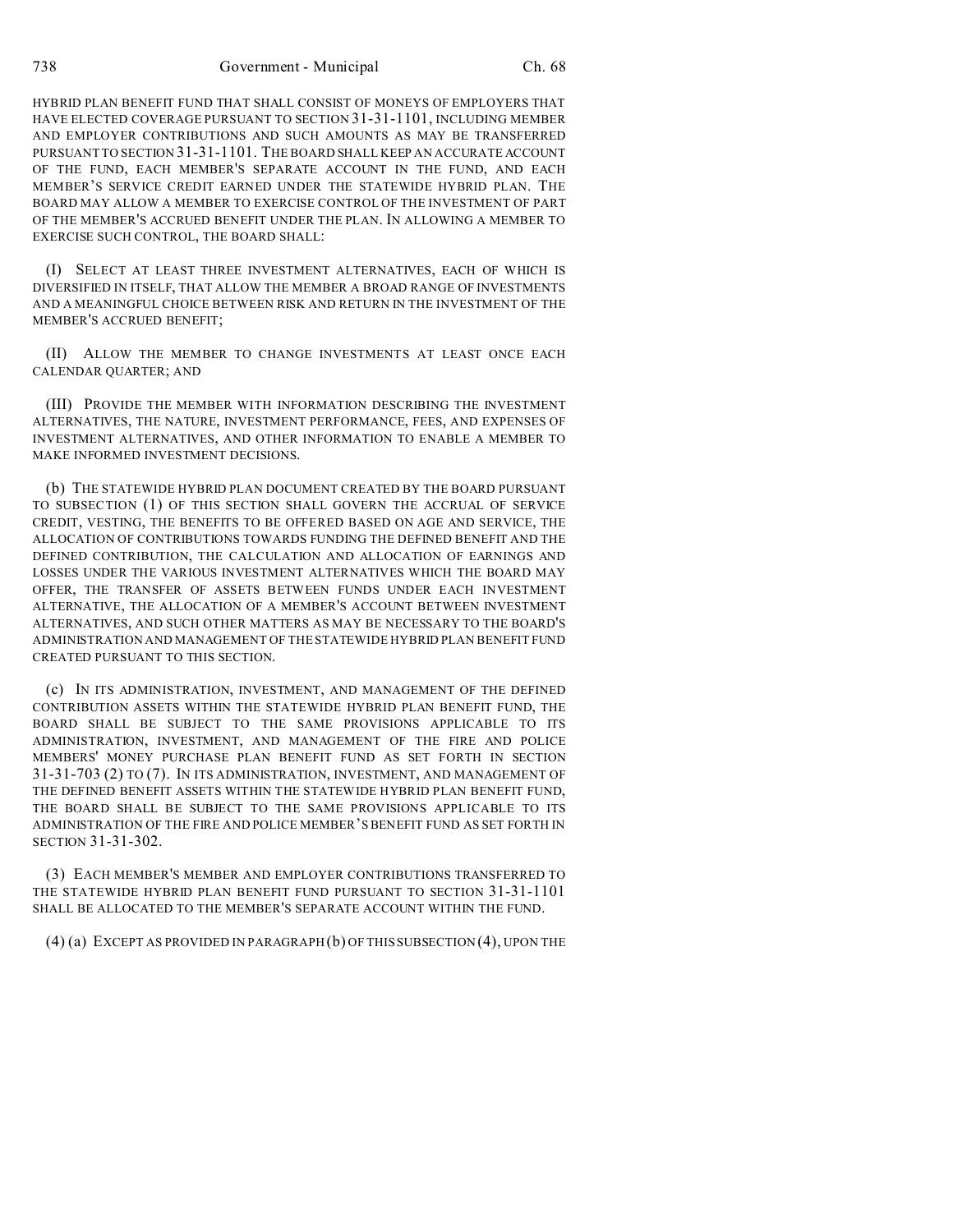#### Ch. 68 Government - Municipal 739

EFFECTIVE DATE OF COVERAGE UNDER THE STATEWIDE HYBRID PLAN, EACH MEMBER COVERED BY THE PLAN SHALL PAY INTO THE FUND EIGHT PERCENT OF SALARY PAID. THE PAYMENT SHALL BE MADE BY THE EMPLOYER BY DEDUCTION FROM THE SALARY PAID TO SUCH MEMBER. EXCEPT AS PROVIDED IN PARAGRAPH (b) OF THIS SUBSECTION (4), FOR EACH SUCH MEMBER, THE EMPLOYER SHALL PAY INTO THE STATEWIDE HYBRID PLAN BENEFIT FUND EIGHT PERCENT OF THE SALARY PAID TO SUCH MEMBER. PAYMENTS ARE DUE NO LATER THAN TEN DAYS FOLLOWING THE DATE OF PAYMENT OF SALARY TO THE MEMBER, UNLESS THE SALARY IS PAID MORE THAN ONCE MONTHLY, IN WHICH EVENT SUCH PAYMENTS ARE DUE NO LATER THAN THE TENTH DAY OF THE MONTH FOLLOWING THE MONTH THE SALARY IS PAID TO THE MEMBER. AN INTEREST CHARGE OF ONE-HALF OF ONE PERCENT PER MONTH SHALL BE LEVIED AGAINST ANY UNPAID AMOUNT AND ADDED TO THE EMPLOYER PAYMENTS REQUIRED PURSUANT TO THIS SECTION.

(b) (I) UPON THE REQUEST OF AN EMPLOYER, THE BOARD SHALL PERMIT A HIGHER MANDATORY EMPLOYER CONTRIBUTION RATE, MANDATORY EMPLOYEE CONTRIBUTION RATE, OR BOTH, THAN IS SET FORTH IN PARAGRAPH (a) OF THIS SUBSECTION (4) IF THE BOARD DETERMINES THAT:

(A) A LOCAL RESOLUTION OR ORDINANCE SETTING FORTH THE HIGHER MANDATORY CONTRIBUTION RATE OR RATES WAS ENACTED AND IS IN EFFECT; AND

(B) AN EMPLOYEE ELECTION WAS CONDUCTED AND THE HIGHER MANDATORY CONTRIBUTION RATE OR RATES WAS APPROVED BY SIXTY-FIVE PERCENT OF THE EMPLOYER'S ACTIVE MEMBERS OF THE PLAN.

(II) ANY ACTIVE MEMBER AND ANY EMPLOYER MAY MAKE VOLUNTARY CONTRIBUTIONS TO THE STATEWIDE HYBRID PLAN BY PAYROLL DEDUCTION. VOLUNTARY MEMBER CONTRIBUTIONS ARE NOT SUBJECT TO THE EMPLOYER PICKUP PROVISIONS OF SECTION 414 (h) OF THE FEDERAL "INTERNAL REVENUE CODE OF 1986", AS AMENDED.

(III) IN NO EVENT SHALL INCREASED CONTRIBUTIONS RESULTING FROM A HIGHER CONTRIBUTION RATE OR RATES CAUSE A MEMBER TO EXCEED THE LIMIT ON ANNUAL ADDITIONS UNDER THE FEDERAL "INTERNAL REVENUE CODE OF 1986", AS AMENDED, THAT ARE APPLICABLE TO GOVERNMENT PLANS.

(5) EXCEPT WITH RESPECT TO AMENDMENTS NECESSARY TO COMPLY WITH STATE AND FEDERAL LAW OR NECESSARY TO MAINTAIN THE ACTUARIAL SOUNDNESS OF THE STATEWIDE HYBRID PLAN, THE BOARD MAY AMEND THE PLAN DOCUMENT CREATED PURSUANT TO SUBSECTION (1) OF THIS SECTION ONLY UPON THE APPROVAL OF AT LEAST SIXTY-FIVE PERCENT OF THE ACTIVE MEMBERS OF THE PLAN AND MORE THAN FIFTY PERCENT OF THE EMPLOYERS HAVING ACTIVE MEMBERS COVERED BY THE PLAN, EACH EMPLOYER TO BE ASSIGNED ONE VOTE; EXCEPT THAT EMPLOYERS HAVING BOTH ACTIVE POLICE AND FIRE MEMBERS IN THE PLAN SHALL BE ASSIGNED TWO VOTES.

**31-31-1103. Entry into the statewide defined benefit plan.** (1) (a) ANY EMPLOYER WHO HAS ESTABLISHED A LOCAL MONEY PURCHASE PLAN PURSUANT TO PART6 OF THIS ARTICLE OR ARTICLE 30.5 OF THIS TITLE OR HAS WITHDRAWN INTO THE STATEWIDE MONEY PURCHASE PLAN PURSUANT TO PART 5 OF THIS ARTICLE MAY APPLY TO THE BOARD TO COVER THE MEMBERS OF ITS MONEY PURCHASE PLAN AND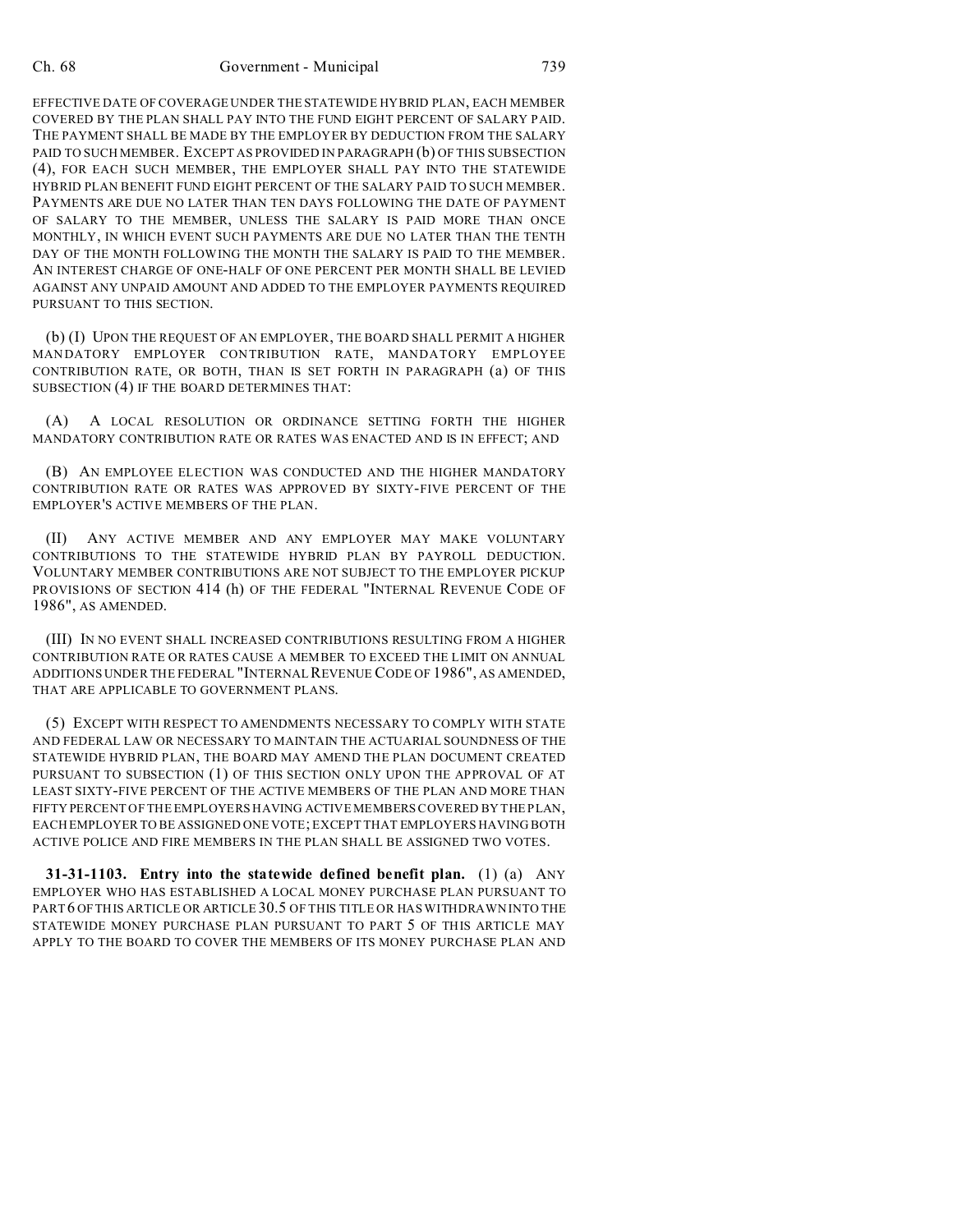ITS FUTURE MEMBERS UNDER THE STATEWIDE DEFINED BENEFIT PLAN PURSUANT TO PART 4 OF THIS ARTICLE. AN APPLICATION MAY BE INITIATED BY FILING WITH THE BOARD A RESOLUTION ADOPTED BY THE EMPLOYER PURSUANT TO PARAGRAPH (b) OF THIS SUBSECTION (1) NO LESS THAN SIX MONTHS PRIOR TO THE PROPOSED EFFECTIVE DATE OF COVERAGE UNDER THE STATEWIDE DEFINED BENEFIT PLAN, UNLESS A SHORTER WAITING PERIOD IS APPROVED BY THE BOARD.

(b) THE EMPLOYER'S RESOLUTION APPLYING FOR COVERAGE UNDER THE STATEWIDE DEFINED BENEFIT PLAN SHALL BE ADOPTED BY THE GOVERNING BODY OF THE EMPLOYER AND SHALL STATE THE EMPLOYER'S INTENT TO COVER THE MEMBERS OF ITS MONEY PURCHASE PLAN UNDER THE STATEWIDE DEFINED BENEFIT PLAN.

(c) ANY APPLICATION FOR COVERAGE UNDER THE STATEWIDE DEFINED BENEFIT PLAN SHALL BE APPROVED BY AT LEAST SIXTY-FIVE PERCENT OF ALL ACTIVE MEMBERS EMPLOYED BY THE EMPLOYER WHO ARE PARTICIPATING IN THE MONEY PURCHASE PLAN AT THE TIME OF THE APPLICATION.

(d) THE BOARD SHALL PROMULGATE RULES RELATING TO STANDARDS FOR DISCLOSURE OF ALL RAMIFICATIONS AND PROCEDURES FOR OBTAINING THE MEMBER APPROVAL DESCRIBED IN PARAGRAPH (c) OF THIS SUBSECTION (1). THE BOARD SHALL ALSO PROMULGATE RULES RELATING TO STANDARDS FOR GRANTING AN EMPLOYER'S APPLICATION FOR PARTICIPATION IN THE STATEWIDE DEFINED BENEFIT PLAN AND FOR THE SUBMISSION OF INFORMATION TO THE BOARD BY THE EMPLOYER.

(e) AN APPLICATION FOR COVERAGE UNDER THE STATEWIDE DEFINED BENEFITPLAN FILED BY AN EMPLOYER WHO ADMINISTERS A LOCAL MONEY PURCHASE PLAN SHALL INCLUDE THE EMPLOYER'S CERTIFICATION TO THE BOARD THAT:

(I) THE EMPLOYER'S LOCAL MONEY PURCHASE PLAN MEETS THE QUALIFICATION REQUIREMENTS OF SECTION 401 (a) OF THE FEDERAL "INTERNAL REVENUE CODE OF 1986", AS AMENDED, THAT ARE APPLICABLE TO GOVERNMENTAL PLANS;

(II) IN CONNECTION WITH THE EMPLOYER'S RESOLUTION PURSUANT TO PARAGRAPH (b) OF THIS SUBSECTION (1), THE EMPLOYER'S GOVERNING BODY HAS ADOPTED A RESOLUTION FOR COMPLETE OR PARTIAL TERMINATION OF THE LOCAL MONEY PURCHASE PLAN IN ACCORDANCE WITH THE TERMS OF THAT PLAN AND THAT:

(A) THE TERMINATION RESOLUTION DOES NOT ADVERSELY AFFECT THE QUALIFIED STATUS OF THE LOCAL MONEY PURCHASE PLAN; AND

(B) THE RIGHTS OF ALL PARTICIPANTS IN THE LOCAL MONEY PURCHASE PLAN WHO ARE AFFECTED BY THE TERMINATION TO BENEFITS ACCRUED TO THE DATE OF TERMINATION ARE NONFORFEITABLE;

(III) ALL ACTIVE FIRE AND POLICE PARTICIPANTS IN THE LOCAL MONEY PURCHASE PLAN WILL BECOME PARTICIPANTS IN THE STATEWIDE DEFINED BENEFIT PLAN;

(IV) ALL EMPLOYER AND EMPLOYEE CONTRIBUTIONS REQUIRED TO BE MADE TO THE LOCAL MONEY PURCHASE PLAN AS OF THE DATE OF TERMINATION HAVE BEEN PAID;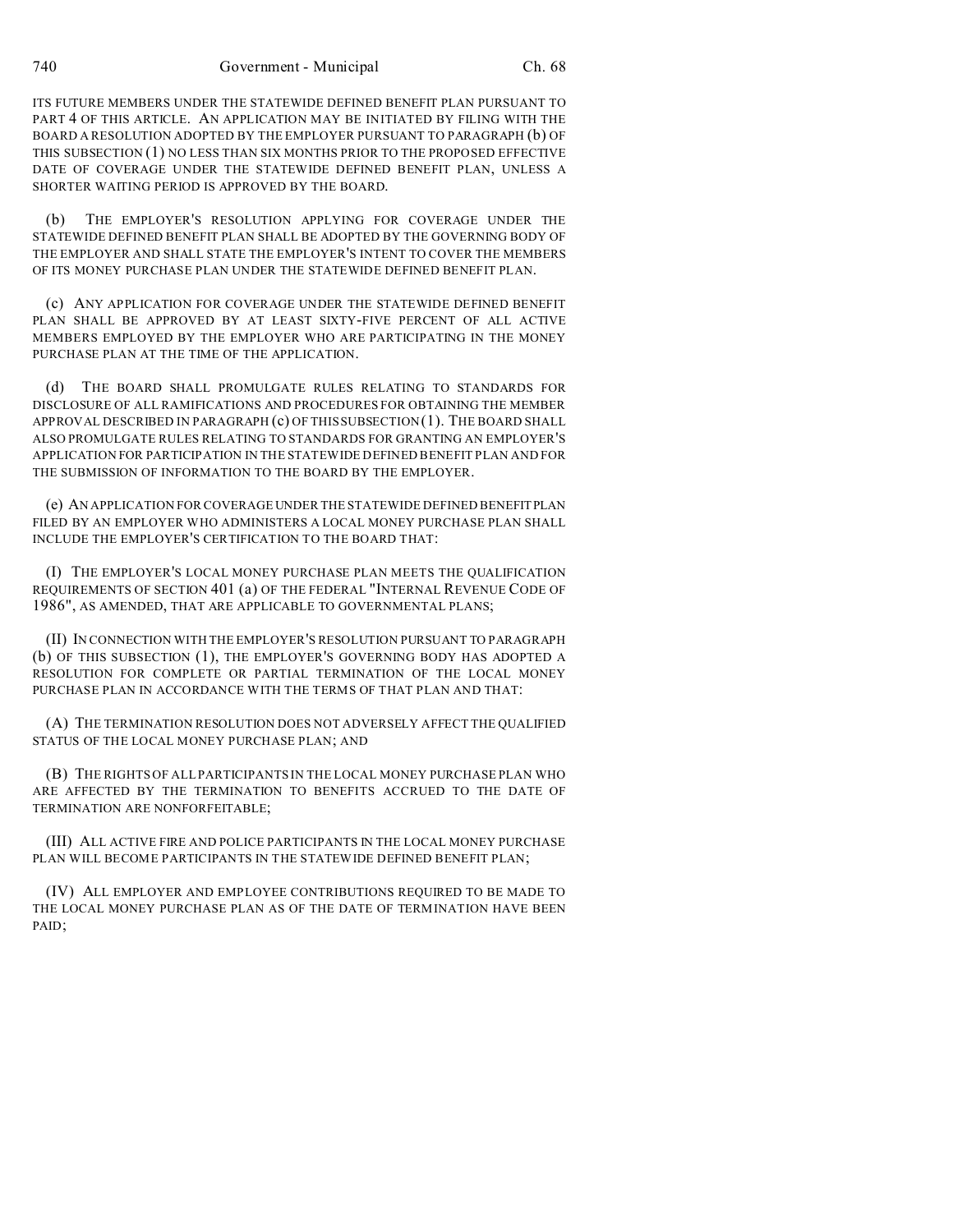#### Ch. 68 Government - Municipal 741

(V) PARTICIPANTS IN THE LOCAL MONEY PURCHASE PLAN WILL NOT INCUR A REDUCTION IN THEIR ACCOUNT BALANCES IN THEIR LOCAL MONEY PURCHASE PLAN, DETERMINED AS OF THE DATE OF TRANSFER, AS A RESULT OF THEIR TRANSFER TO THE STATEWIDE DEFINED BENEFIT PLAN. FOR VESTING PURPOSES WITH REGARD TO THE LOCAL MONEY PURCHASE PLAN ACCOUNT BALANCES,YEARSOFSERVICE IN THE LOCAL MONEY PURCHASE PLAN SHALL BE COMBINED WITH YEARS OF SERVICE IN THE STATEWIDE DEFINED BENEFIT PLAN. FOR VESTING PURPOSES WITH REGARD TO THE STATEWIDE DEFINED BENEFIT PLAN, YEARS OF SERVICE SHALL BE BASED UPON SERVICE CREDIT EITHER EARNED OR PURCHASED IN THE STATEWIDE DEFINED BENEFIT PLAN.

(VI) THE EMPLOYER AGREES TO PARTICIPATE IN THE STATEWIDE DEFINED BENEFIT PLAN AND TO BE BOUND BY THE TERMS OF THE PLAN AND THE DECISIONS AND ACTIONS OF THE BOARD WITH RESPECT TO THE PLAN. THE EMPLOYER FURTHER AGREES THAT ALL MEMBERS HIRED AFTER THE EFFECTIVE DATE OF COVERAGE SHALL BE MEMBERS OF THE PLAN PURSUANT TO PART 4 OF THIS ARTICLE.

(f) AN APPLICATION FOR COVERAGE UNDER THE STATEWIDE DEFINED BENEFIT PLAN FILED BY AN EMPLOYER WHO PARTICIPATES IN THE STATEWIDE MONEY PURCHASE PLAN SHALL INCLUDE THE EMPLOYER'S CERTIFICATION TO THE BOARD THAT:

(I) ALL ACTIVE FIRE AND POLICE PARTICIPANTS IN THE STATEWIDE MONEY PURCHASE PLAN WILL BECOME PARTICIPANTS IN THE STATEWIDE DEFINED BENEFIT PLAN;

(II) ALL EMPLOYER AND EMPLOYEE CONTRIBUTIONS REQUIRED TO BE MADE TO THE STATEWIDE MONEY PURCHASE PLAN AS OF THE DATE OF TERMINATION HAVE BEEN PAID;

(III) PARTICIPANTS IN THE STATEWIDE MONEY PURCHASE PLAN WILL NOT INCUR A REDUCTION IN THEIR ACCOUNT BALANCES IN THEIR LOCAL MONEY PURCHASE PLAN, DETERMINED AS OF THE DATE OF TRANSFER, AS A RESULT OF THEIR TRANSFER TO THE STATEWIDE DEFINED BENEFIT PLAN. FOR VESTING PURPOSES WITH REGARD TO THE LOCAL MONEY PURCHASE PLAN ACCOUNT BALANCES, YEARS OF SERVICE IN THE STATEWIDE MONEY PURCHASE PLAN SHALL BE COMBINED WITH YEARS OF SERVICE IN THE STATEWIDE DEFINED BENEFIT PLAN. FOR VESTING PURPOSES WITH REGARD TO THE STATEWIDE DEFINED BENEFIT PLAN, YEARS OF SERVICE SHALL BE BASED UPON SERVICE CREDIT EITHER EARNED OR PURCHASED IN THE STATEWIDE DEFINED BENEFIT PLAN.

(IV) THE EMPLOYER AGREES TO PARTICIPATE IN THE STATEWIDE DEFINED BENEFIT PLAN AND TO BE BOUND BY THE TERMS OF THE PLAN AND THE DECISIONS AND ACTIONS OF THE BOARD WITH RESPECT TO THE PLAN. THE EMPLOYER FURTHER AGREES THAT ALL MEMBERS HIRED AFTER THE EFFECTIVE DATE OF COVERAGE SHALL BE MEMBERS OF THE PLAN PURSUANT TO PART 4 OF THIS ARTICLE.

(2) THE BOARD SHALL DETERMINE A CONTINUING UNIFORM RATE OF CONTRIBUTION FOR ALL MEMBERS WHO ARE ACTIVE ON THE EFFECTIVE DATE OF COVERAGE TO FUND THE BENEFITS PAYABLE BY THE ASSOCIATION UNDER THE STATEWIDE DEFINED BENEFIT PLAN. THE CONTINUING RATE OF CONTRIBUTION SHALL BE DETERMINED BY THE BOARD UTILIZING CERTIFIED ACTUARIAL REPORTS PREPARED BY THE ACTUARY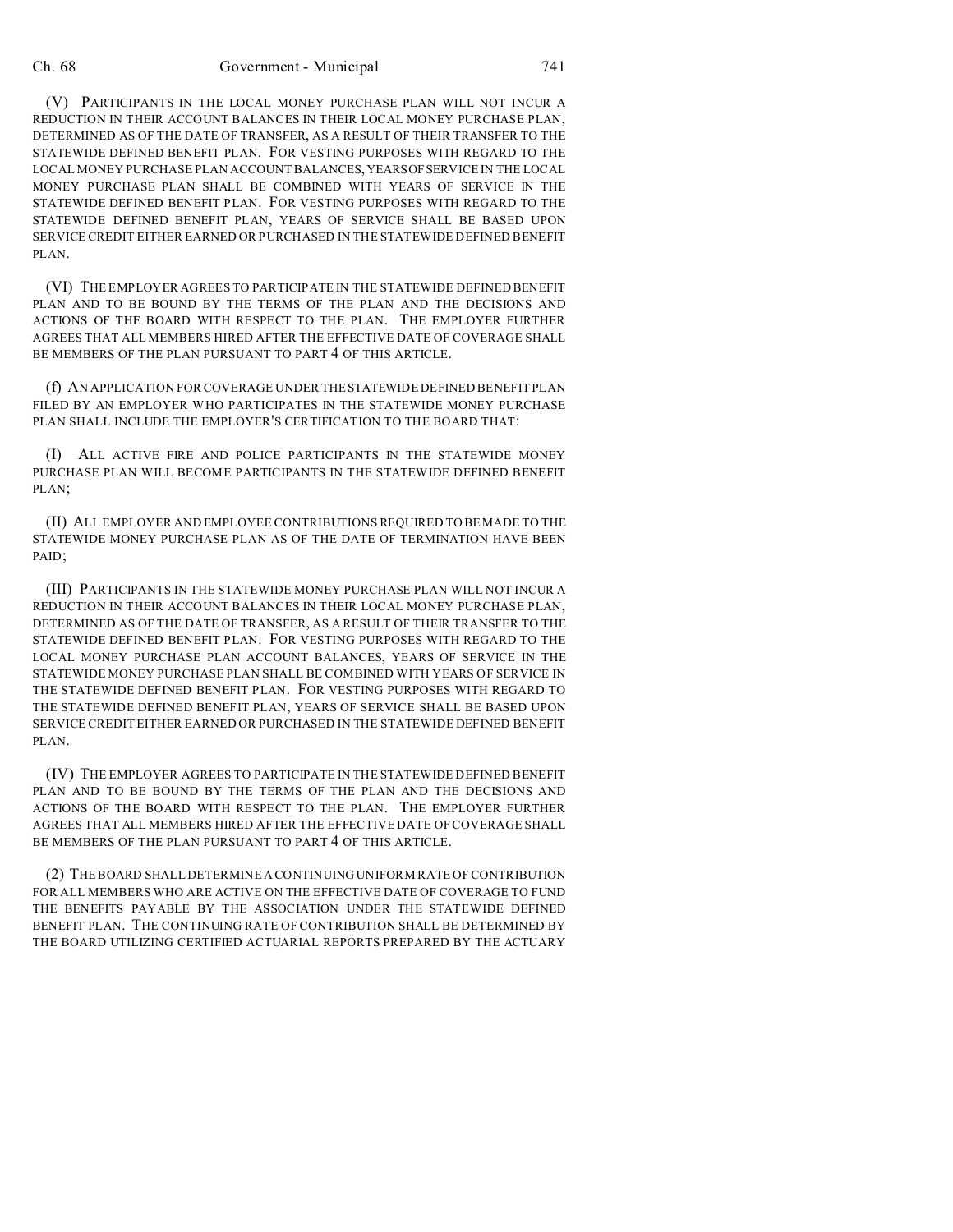FOR THE PLAN. ANY SUCH ACTUARIAL REPORT SHALL ALSO CERTIFY, IN ACCORDANCE WITH ACCEPTED ACTUARIAL PRINCIPALS, THAT THE EMPLOYERS' COVERAGE SHALL NOT HAVE AN ADVERSE FINANCIAL IMPACT ON THE ACTUARIAL SOUNDNESS OF THE PLAN. CONTINUING CONTRIBUTIONS FOR EACH MEMBER WHO IS ACTIVE ON THE EFFECTIVE DATE OF COVERAGE SHALL BE MADE AT THE RATE ESTABLISHED ON SAID DATE UNTIL THE MEMBER'S RETIREMENT OR TERMINATION. THE BOARD MAY PERIODICALLY ADJUST THE RATE PRIOR TO THE ELECTION OF COVERAGE BY AN EMPLOYER BASED ON CERTIFIED ACTUARIAL REPORTS PREPARED BY THE ACTUARY FOR THE PLAN.

**SECTION 2.** 31-31-403 (2) (a) (II), Colorado Revised Statutes, is amended to read:

**31-31-403. Normal retirement - statewide defined benefit plan.** (2) (a) If in any year the board determines pursuant to this part 4 that the cost of the benefits described in paragraph (b) of subsection (1) of this section, excluding the benefit described in section 31-31-405, may not be fully funded on an actuarially sound basis without necessitating an increase in the eight percent employer and eight percent member contribution made pursuant to section 31-31-402, the board shall not increase such employer or member contributions unless:

(II) The board has transferred all funds in the stabilization reserve account to the actuarial account as required by section 31-31-301 (3) (b) and (3) (c), except such funds as are attributable to the separate retirement account of any member who has terminated service after at least ten FIVE years of credited service.

**SECTION 3.** 31-31-404 (2) (a), Colorado Revised Statutes, is amended to read:

**31-31-404. Return or transfer of contributions - vested retirement.** (2) (a) In lieu of having the member's contributions returned as provided in paragraph (a) of subsection  $(1)$  of this section, a member who has at least ten FIVE years of credited service may leave the contributions with the fund. When the inactive member attains age fifty-five, the member shall be eligible to receive an annual vested benefit equal to two percent of the member's average highest three years' salary multiplied by years, not to exceed twenty-five, of active service. Any such member shall be eligible to receive the applicable vested benefit as provided in this section or to make an election for a reduced pension in the manner provided in section 31-31-403 (5). All the provisions of section 31-31-403 (5) shall apply to the member; except that the benefits used to calculate the reduced benefits shall be the vested benefit provided to the member under this section rather than the retirement benefit provided in section 31-31-403. The member may not elect one of the options earlier than sixty days prior to the commencement of vested benefit payments. In the event that an inactive member who is eligible for vested benefits dies prior to the commencement of the member's benefit payments, the fire and police pension association shall refund the inactive member's contributions to the member's estate, and no vested benefits shall be payable to the inactive member's survivors or beneficiaries.

**SECTION 4.** 31-31-406 (1), (6), and (7) (b), Colorado Revised Statutes, are amended to read:

**31-31-406. Separate retirement accounts - administration.** (1) Any member